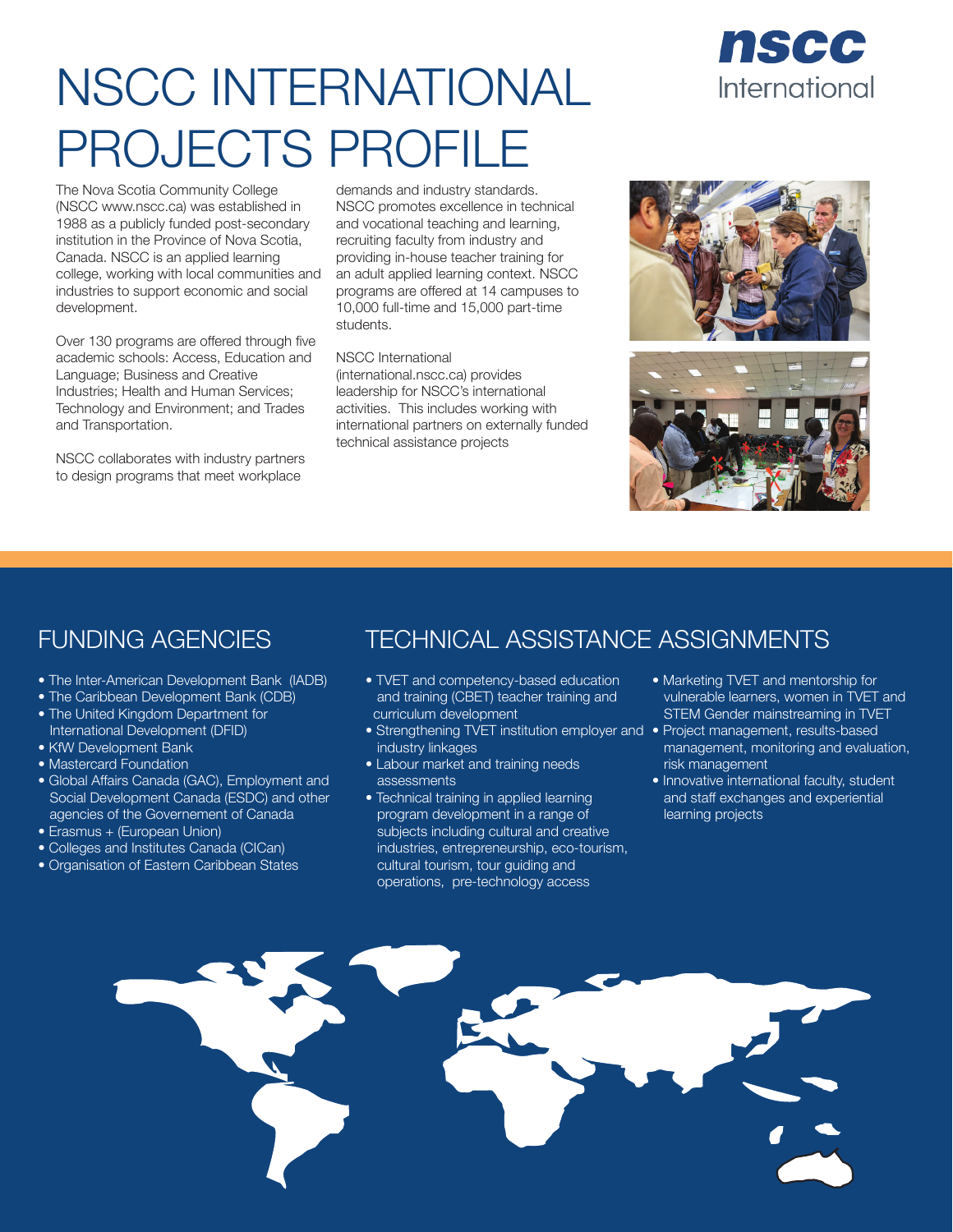# CURRENT PROJECTS

| <b>NAME</b>                                                                             | <b>COUNTRY</b> | <b>PARTNER</b>                                                                                                                                   | <b>DATES</b> | <b>AMOUNT</b><br>(SCAD) | <b>FUNDING</b><br><b>AGENCY</b>                |
|-----------------------------------------------------------------------------------------|----------------|--------------------------------------------------------------------------------------------------------------------------------------------------|--------------|-------------------------|------------------------------------------------|
| PACIFIC ALLIANCE EFE: HEAVY<br><b>EQUIPMENT</b><br>MAINTENANCE/ METALLURGY              | PERU           | <b>HONORIO</b><br><b>DELGADO</b>                                                                                                                 | 2018-2021    | \$700,000               | <b>GLOBAL AFFAIRS</b><br>CANADA/CICAN          |
| PACIFIC ALLIANCE EFE:<br>ELECTRICAL/ ENERGY<br><b>EFFICIENCY</b>                        | CHILE          | CFT CEDUC UCN CTI<br><b>DON BOSCO</b>                                                                                                            | 2018-2021    | \$500,000               | <b>GLOBAL AFFAIRS</b><br>CANADA/CICAN          |
| KEFEP - ELECTRICAL/TOURISM                                                              | <b>KENYA</b>   | <b>KENYA COAST</b><br><b>NATIONAL</b><br><b>POLYTECHNIC</b>                                                                                      | 2017-2022    | \$500,000               | <b>GLOBAL AFFAIRS</b><br>CANADA/CICAN          |
| KEFEP - MARKETING AND<br><b>CAREER GUIDANCE</b>                                         | <b>KENYA</b>   | <b>KENYA</b><br><b>UNIVERSITIES &amp;</b><br><b>COLLEGES</b><br><b>CENTRAL PLACEMENT</b><br><b>SERVICES</b>                                      | 2017-2022    | \$450,000               | <b>GLOBAL AFFAIRS</b><br>CANADA/CICAN          |
| SAGE COASTAL AND WATER<br><b>MANAGEMENT</b>                                             | <b>GRENADA</b> | T.A. MARRYSHOW<br><b>COMMUNITY COLLEGE</b>                                                                                                       | 2020-2023    | \$600,000               | <b>GLOBAL AFFAIRS</b><br>CANADA/CICAN          |
| DEVELOPMENT AND PILOTING OF<br>RENEWABLE ENERGY AND<br><b>ENERGY EFFIENCY COURSE</b>    | <b>BELIZE</b>  | <b>BELIZE MINISTRY OF</b><br><b>EDUCATION</b>                                                                                                    | 2021-2023    | \$375,000               | <b>INTER-AMERICAN</b><br><b>DELOPMENT BANK</b> |
| YOUNG AFRICA WORKS IN<br>KENYA-TVET PHASE 2 TVET-19 -<br><b>AQUACULTURE / FISHERIES</b> | <b>KENYA</b>   | KISUMU NATIONAL<br>POLYTECHNIC AND<br>MAWEGO TECHNICAL<br><b>TRAINING INSTITUTE</b>                                                              | 2021-2024    | \$915,000               | CICAN/MASTERCARD<br><b>FOUNDATION</b>          |
| YOUNG AFRICA WORKS IN<br>KENYA-TVET PHASE 2 TVET-25 -<br><b>HOSPITALITY / TRADES</b>    | <b>KENYA</b>   | <b>KENYA COAST</b><br><b>NATIONAL</b><br>POLYTECHNIC.<br>COAST INSTITUTE OF<br><b>TECHNOLOGY AND</b><br>WERU TECHNICAL AND<br>VOCATIONAL COLLEGE | 2021-2024    | \$1,350,000             | CICAN/MASTERCARD<br><b>FOUNDATION</b>          |

## RECENT PROJECTS

| NAME                              | <b>COUNTRY</b>  | <b>PARTNER</b>                                                            | <b>DATES</b> | <b>AMOUNT</b> | <b>FUNDING</b><br><b>AGENCY</b>                |
|-----------------------------------|-----------------|---------------------------------------------------------------------------|--------------|---------------|------------------------------------------------|
| <b>ENERGY EFFICIENCY TRAINING</b> | <b>JAMAICA</b>  | PETROLEUM<br><b>CORPORATION OF</b><br><b>JAMAICA</b>                      | 2019         | \$250,000     | <b>INTER-AMERICAN</b><br><b>DELOPMENT BANK</b> |
| <b>ISTEP - ECO TOURISM</b>        | <b>TANZANIA</b> | <b>VETA MIKUMI</b>                                                        | 2016-2019    | \$550,000     | <b>GLOBAL AFFAIRS</b><br>CANADA/CICAN          |
| <b>ISTEP - TOURISM</b>            | <b>TANZANIA</b> | <b>VETA HOTEL &amp; TOURISM</b><br><b>TRAINING</b><br><b>INSTITUTE</b>    | 2015-2019    | \$550,000     | <b>GLOBAL AFFAIRS</b><br>CANADA/CICAN          |
| <b>ISTEP - TEACHER TRAINING</b>   | <b>TANZANIA</b> | <b>MOROGORO</b><br><b>VOCATIONAL TEACHER'S</b><br><b>TRAINING COLLEGE</b> | 2015-2019    | \$525,000     | <b>GLOBAL AFFAIRS</b><br>CANADA/CICAN          |